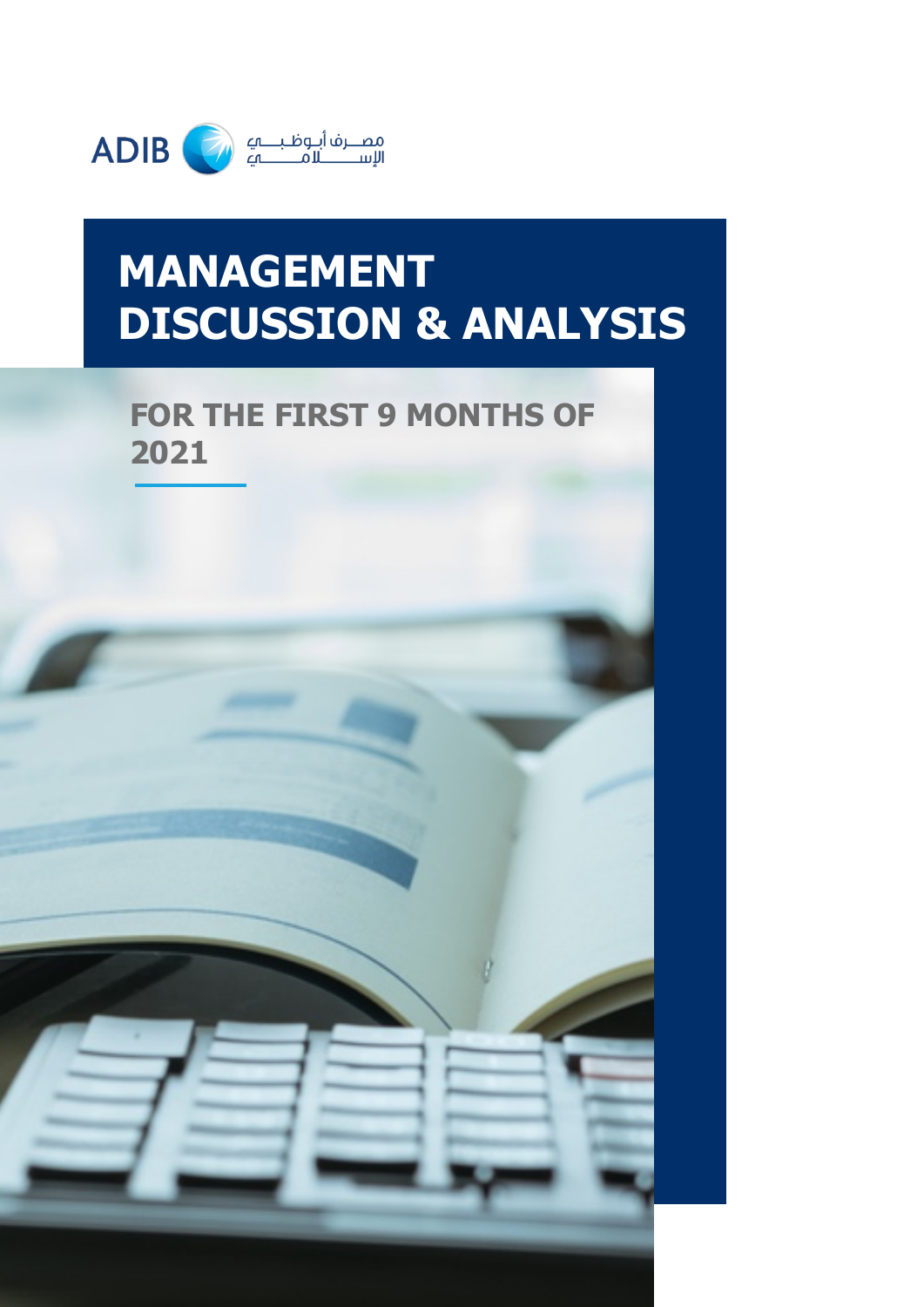

### **ADIB delivers a net profit of AED 1.6 billion in for the first 9 months with a 43% year-on-year growth**

#### **Abu Dhabi, UAE – 31 October 2021**:

Abu Dhabi Islamic Bank (ADIB), a leading Islamic bank in the region, delivered a strong set of financial results for the first 9 months of 2021.

**Net Profit surged 43%** year-on-year to AED 1,602 million from AED 1,121 million in the same period last year. The growth in net profit reflects the strong underlying performance across the business which led to a **4% growth in total Revenue** to AED 4,093 million compared to AED 3,933 million in the same period last year.

Cost discipline was maintained amid ongoing investment in digital initiatives with **expenses declining 8%** and cost **to income ratio improving 535 basis points** to 42.2%.

ADIB continued to demonstrate strengths and depths in its balance sheet **with a 4% growth YTD in total assets,** driven by **a 6% growth in deposits and a 2% growth in gross customer financing.**

ADIB has also announced a **new 2025 strategy** to drive long-term growth and shareholder value, with a **Vision to become the world's most innovative Islamic bank**, and a new Purpose **to serve as a lifelong partner for customers, colleagues and community.**

#### **Key Highlights First 9 months of 2021 Compared to the same period in 2020**

| <b>Group net profit</b><br>AED 1,602 million<br><b>Increase 42.8%</b> | <b>Group net revenue</b><br>AED 4,093 million<br>Increase 4.1% | <b>Total expenses</b><br>declined $7.6\%$<br><b>With Cost to Income</b><br>ratio improving 535<br><b>basis points</b> |
|-----------------------------------------------------------------------|----------------------------------------------------------------|-----------------------------------------------------------------------------------------------------------------------|
| <b>Impairments</b><br>AED 751.0 million<br><b>Decline 21.3%</b>       | <b>Total assets</b><br>AED 133.4 billion<br>Increase 4.9%      | <b>Gross Customer</b><br><b>Finance</b><br>AED 89.1 billion<br>Increase 2.5%                                          |
| <b>Customer deposits</b><br>$AED 107.0$ billion<br>Increase 6.2%      | <b>CAR Ratio</b><br><b>19.47%</b>                              | <b>ROE</b> Ratio<br><b>13.0%</b>                                                                                      |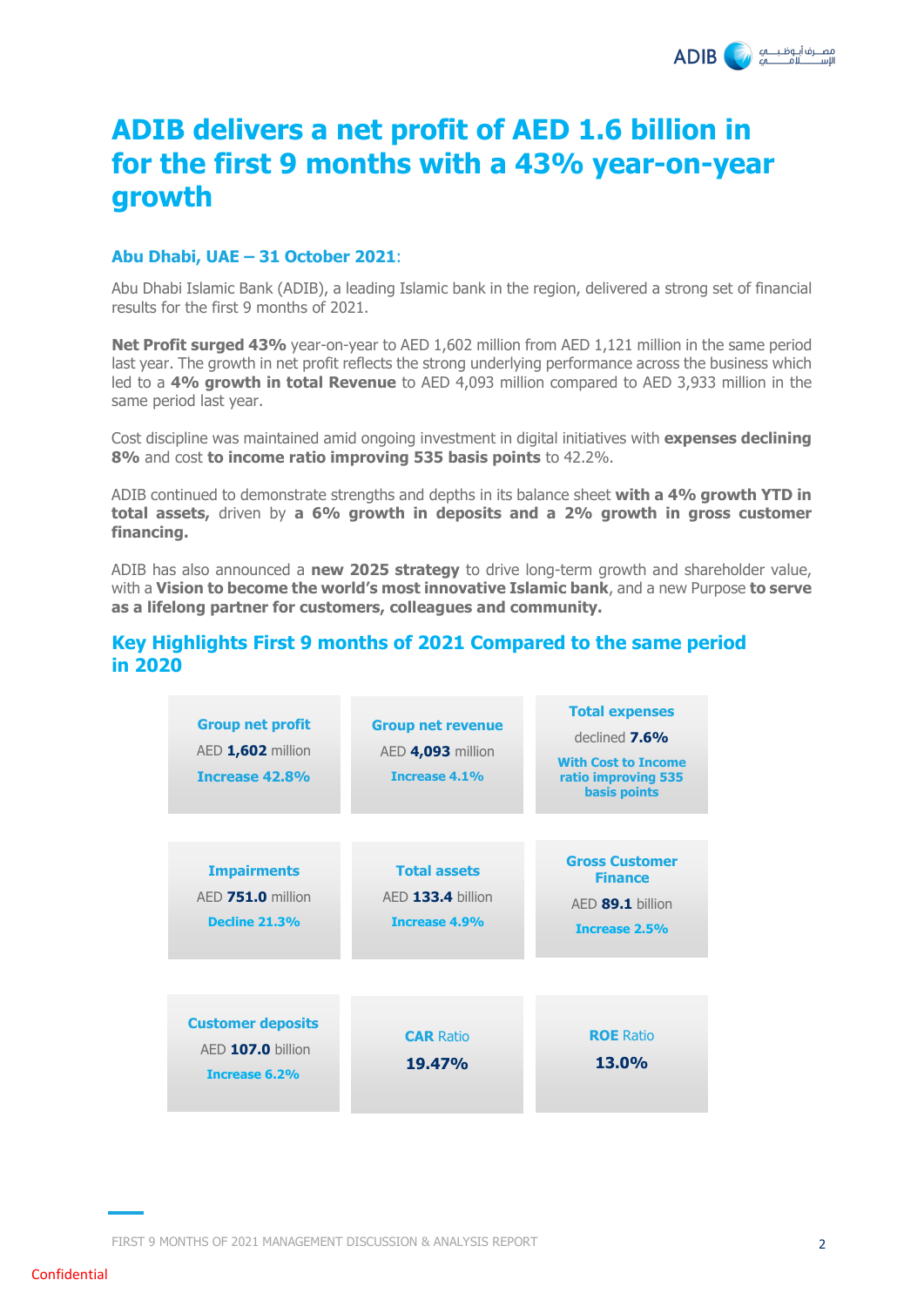

## Í



#### **H.E JAWAAN AWAIDAH AL KHAILI**

CHAIRMAN

"The recovery from the pandemic continues to drive positive consumer sentiment as reflected in our strong performance across all business lines. We continued to follow a positive growth trajectory achieving a 43% year-on-year growth in net profit driven by a 4% growth in revenues. ADIB's financial performance reflects the continued success of our growth strategy and our ability to adapt to a challenging environment. It is particularly pleasing that we have done so without compromising on our commitment to offer best-in-class customer service, as is evidenced in the fact that we now serve over 1 million customers across multiple client segments.

"We were also honored that ADIB once again has taken the lead in the UAE banking sector by launching new digital initiatives including the launch of the world's first Islamic digital proposition targeting youth between the age of 8 to 18 and the use of facial recognition for instant and secure account opening.

"We are focused on the priorities we outlined as part of our 5-year strategic review. We are now embarking on a new journey with a renewed purpose and a revamped vision to be the world's most innovative Islamic bank. Our redefined strategy brings considerable focus on innovating new products that will allow us to support customers in all important financial stages in their lives while attracting new segments where we can grow profitably building on our strong brand and market position. We will continue with our digital transformation strategy to build a future-proof bank by rigorously simplifying and centralizing our operating model that will enable us to focus on clients and work more efficiently.

"Looking ahead and despite ongoing uncertainties, we believe that the UAE economy has the potential to have extremely robust, multi-year growth supported by positive consumer sentiment around the end of the pandemic. Against this backdrop, we believe we are well positioned for a period of sustained growth for the last quarter of the year, leveraging on our strong market position, strategic initiatives and operational resilience."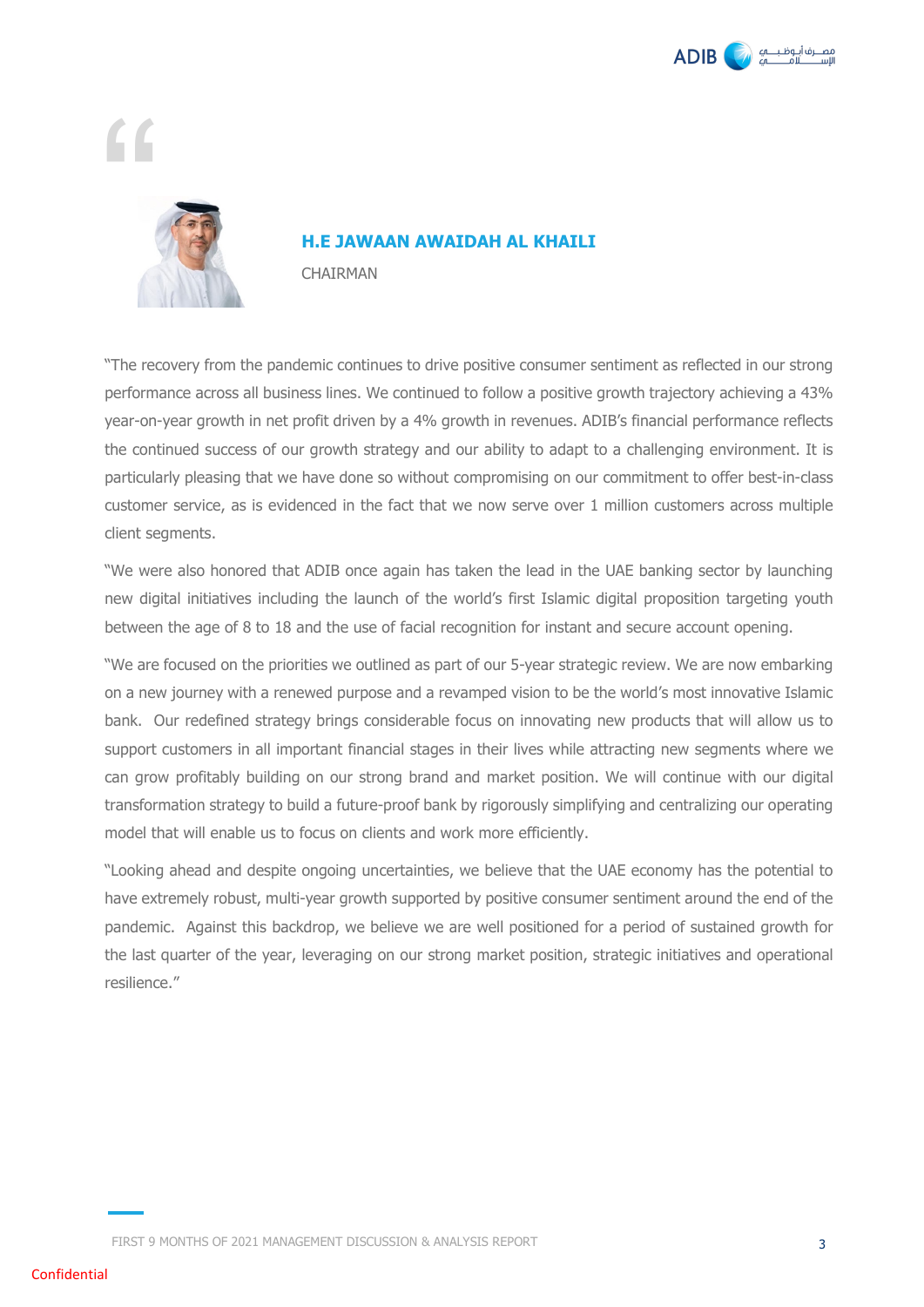

# "



## **MOHAMED ABDELBARY**

GROUP CHIEF FINANCIAL OFFICER

"Our first 9 months of 2021 results provide a good summary of where ADIB stands today, a growing bank that is attracting new customers based on a high-quality banking experience and trusted corporate values which place customers' needs first. In Q3 2021, ADIB has continued to deliver strong growth in revenues of 5% driven by higher income from financing and a growth in investment income. This has resulted in a strong 43% year-on-year growth in our net profit which led to a healthy return on equity of 13.0%.

"Despite a low rate market environment our net profit margins 'NPMs' was at 3.32% helped by the positive impact of the low cost of fund that is supported by higher CASA balances. Our liquidity also remains strong, with an advances-to-deposits ratio of 78.9%. We therefore fully expect to be able to support our growth ambitions in the most effective and efficient manner."

"Despite heavy investment in core areas that will help us achieve further growth in the future, including enhancing customer experience and advancing our digital capabilities, we demonstrated a strong expense discipline with the Group's cost-to-income ratio improving by 535 basis points to 42.2%. This is in line with management targets and it will enable us to invest further to support our future growth."

"Throughout the period, we continued to demonstrate risk discipline, with our asset quality broadly stable underpinned by a prudent risk approach and recoveries. Our balance sheet foundation remains robust, with solid liquidity and funding ratios, and a strong capital position with a CET1 at 13.8%.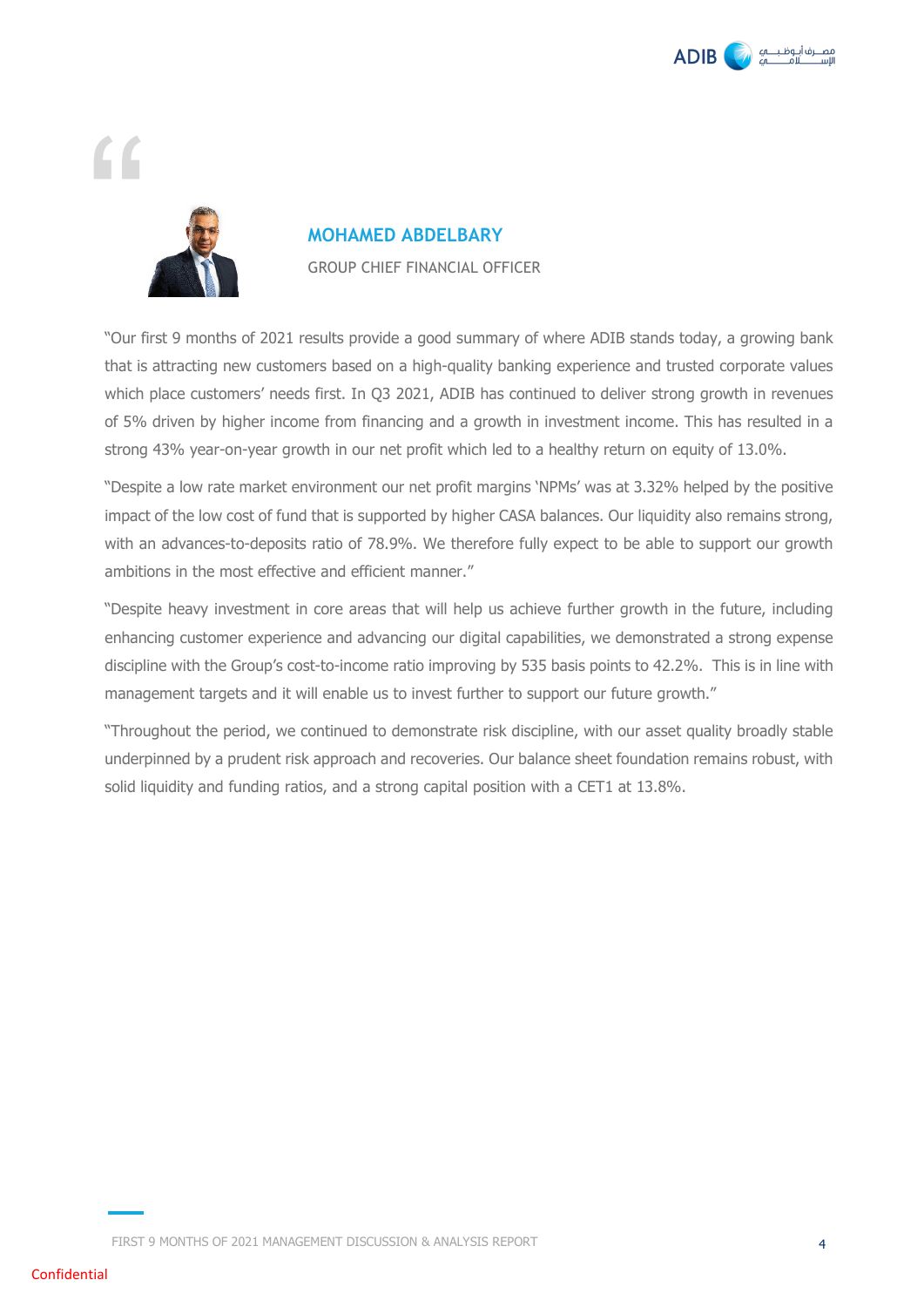

#### **GROUP FINANCIAL REVIEW**

All figures are in AED millions

| <b>Income statement</b>                 | <b>YTD'21</b> | <b>YTD'20</b> | $Y - 0 - Y\%$ | 03'21   | 03'20   | $Q - O - Q$ % |
|-----------------------------------------|---------------|---------------|---------------|---------|---------|---------------|
| Net Revenue from Funding                | 2,544.7       | 2,496.8       | 1.9%          | 957.4   | 827.0   | 15.8%         |
| Non funding revenue                     | 1,547.9       | 1,435.8       | 7.8%          | 490.9   | 549.1   | $-10.6%$      |
| <b>Net revenue</b>                      | 4,092.6       | 3,932.6       | 4.1%          | 1,448.3 | 1,376.0 | 5.3%          |
| <b>Total Expenses</b>                   | 1,729.1       | 1,871.9       | $-7.6\%$      | 567.4   | 613.5   | $-7.5\%$      |
| <b>Operating profit (margin)</b>        | 2,363.6       | 2,060.7       | 14.7%         | 881.0   | 762.5   | 15.5%         |
| Credit provisions and impairment charge | 751.0         | 954.1         | $-21.3%$      | 384.2   | 245.5   | 56.5%         |
| Net profit after zakat & tax            | 1,601.7       | 1,121.4       | 42.8%         | 492.9   | 533.8   | $-7.7%$       |

| <b>Balance sheet</b>     | Sep'21  | <b>Dec'20</b> | Sep'21 vs<br><b>Dec'20</b><br>(%) | <b>Sep'20</b> | Sep'21 vs<br>Sep'20<br>(%) |
|--------------------------|---------|---------------|-----------------------------------|---------------|----------------------------|
| Total assets             | 133,382 | 127,816       | 4.4%                              | 127,116       | 4.9%                       |
| Gross customer financing | 89,124  | 87,407        | 2.0%                              | 86,936        | 2.5%                       |
| Customer deposits        | 107,005 | 101,276       | $5.7\%$                           | 100,722       | 6.2%                       |
| Total equity             | 19,928  | 19,162        | $4.0\%$                           | 18,971        | 5.0%                       |

| <b>Key ratios</b>                        | <b>Sep'21</b> | <b>Dec'20</b> | Sep'21 vs<br>Dec'20<br>(bps) | <b>Sep'20</b> | Sep'21 vs<br>Sep'20<br>(bps) |
|------------------------------------------|---------------|---------------|------------------------------|---------------|------------------------------|
| Net Profit margins                       | 3.32%         | 3.51%         | -19                          | 3.55%         | $-23$                        |
| Cost to income ratio                     | 42.2%         | 45.7%         | $-348$                       | 47.6%         | $-535$                       |
| Cost of risk                             | 1.1%          | 1.3%          | -18                          | 1.3%          | $-17$                        |
| Non-performing assets                    | 9.0%          | 8.8%          | 21                           | $9.0\%$       | 3                            |
| Provision coverage including collaterals | 118.2%        | 110.7%        | 752                          | 108.6%        | 969                          |
| Net Financing to Deposit                 | 78.9%         | 82.4%         | $-347$                       | 82.6%         | $-372$                       |
| Return on equity                         | 13.0%         | 9.6%          | 342                          | 8.9%          | 411                          |
| CET 1 ratio                              | 13.8%         | 12.9%         | 83                           | 12.7%         | 111                          |
| Capital Adequacy Ratio                   | 19.5%         | 18.8%         | 67                           | 18.3%         | 112                          |

FIRST 9 MONTHS OF 2021 MANAGEMENT DISCUSSION & ANALYSIS REPORT 5

Confidential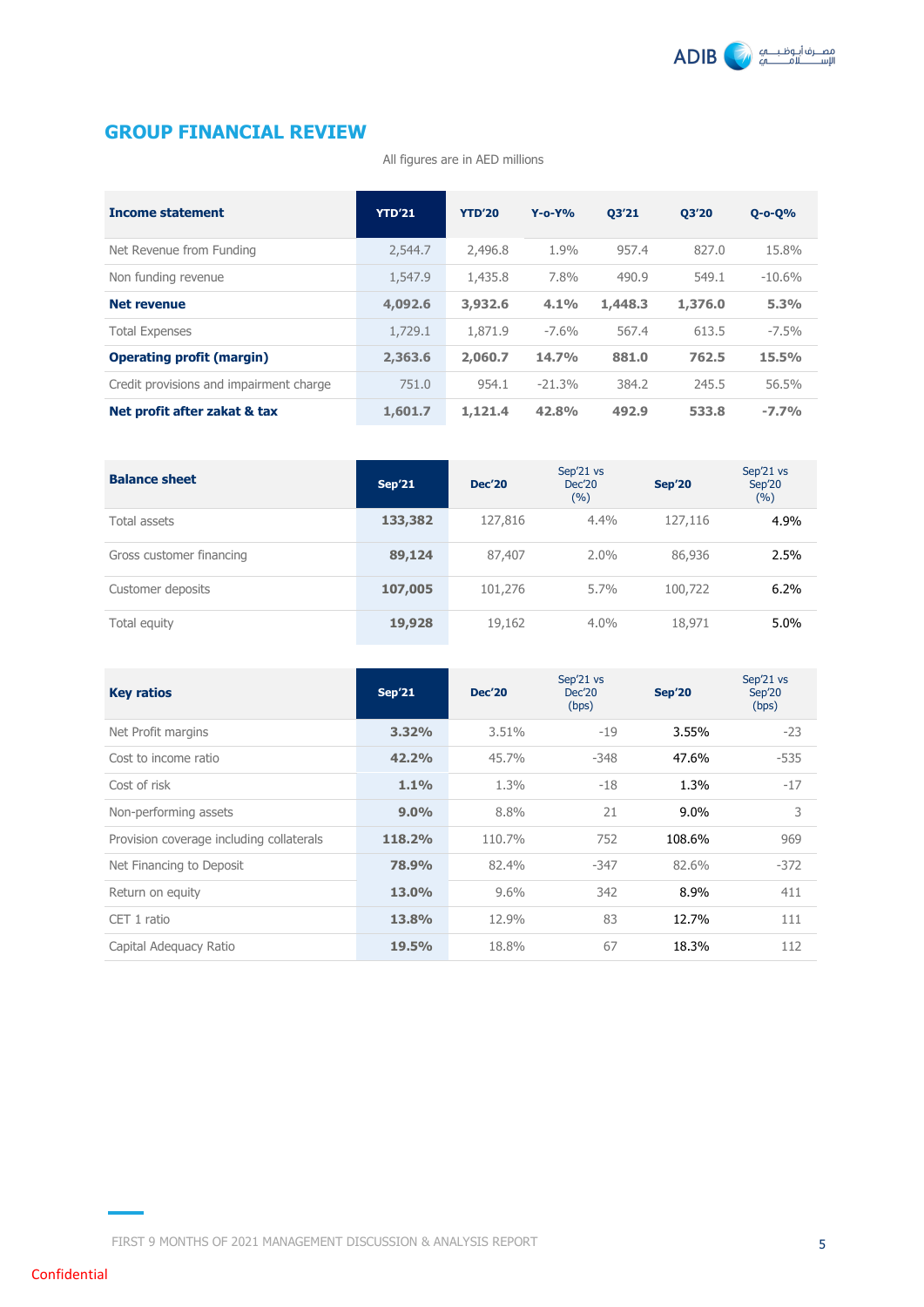

#### **Key highlights**

#### **OPERATING PERFORMANCE (YTD 2021 vs YTD 2020)**

- Group net profit up 43% in the first 9 months of 2021 to AED 1,601.7 million compared to AED 1,121.4 million in the same period of 2020. This was driven by a growth in revenues and a cost improvement compared to the same period in 2020.
- Group net revenue: The rebound in UAE economic activity and an improvement in business momentum lifted revenues by 4.1% in the first 9 months of 2021 to AED 4,092.6 million versus AED 3,932.6 million in the same period of 2020.
- Operating expenses: The successful implementation of cost initiatives and the efficacy of the digital strategy resulted in a 7.6% improvement in operating expenses to AED 1,729.1 million compared to the first 9 months of 2020 and leading to an improvement in cost-to-income ratio by 535 basis points to 42.2% compared to the same period in 2020.
- Income from financing activities was AED 2,544.7 million, up by 2% from AED 2,496.8 million due to a growth in customer financing.
- Net profit margin: ADIB preserves one of the highest net profit margins in the market at 3.32% for the first 9 months of 2021 versus 3.55% for the same period of 2020, supported by one of the lowest cost of funds in the market.
- Income from non-financing activities which contributes 38% of total income is up 8% by AED 112 million to reach AED 1,547.9 million vs. AED 1,435.8 million. This increase was primarily driven by 19.5% growth in investment income and by a 25.1% increase in foreign exchange income year-on-year due to an encouraging economic and business environment.
- Fees and commissions were 4.0% lower at AED 689.5 million vs. AED 717.9 million.
- Investment income was 19.5% higher at AED 666.6 million vs. AED 557.9 million reflecting the Bank's focus to diversify its income.
- New customers: 93,476 new customers joined ADIB in the 12 months period ended 30 September 2021 as ADIB's emphasis on long-term customer relationships and delivering a superior customer service continues to bear fruit.

#### **ASSET QUALITY (YTD 2021 vs YTD 2020)**

- Non-Performing Assets were AED 8.0 billion compared to AED 7.8 billion, reflecting a challenging operating environment with non-performing assets ratio of 9.0% slightly higher by 3 basis points as compared to 30<sup>th</sup> September 2020.
- Credit provisions and impairments: While the bank continued to build prudent provisioning, the improving economic outlook resulted in lower net impairment charges of 21% to AED 751.0 million, compared to AED 954.1 million representing an annualized cost of risk of 110 basis points compared to 127 basis points and an adequate provision coverage ratio of 118% including collaterals. Impairment charges increased by 57% in Q3 2021 compared to the same period last year due to single name provisions taken on NMC Health Group and its associated companies

#### **BALANCE SHEET (30 Sep 2021 vs 30 Sep 2020)**

- Total assets reached AED 133.4 billion as of 30 September 2021, up 4.9% compared to 30 September 2020 maintaining a strong asset base.
- Gross Customer financing increased 2.5% to AED 89.1 billion, primarily driven by 6% growth in GREs
- Customer deposits reached AED 107.0 billion as of 30 September 2021, up 6.2% year-on-year with current and savings account deposits including short-term investments increasing by 12.4% to AED 97.7 billion comprising around 91% of total customer deposits.
- ADIB recorded a healthy customer financing-to-deposits ratio of 78.9% as of 30 September 2021.
- Maintained its strong liquidity position with Stable fund ratio of 82.4% and remains comfortably in excess of regulatory requirement.

FIRST 9 MONTHS OF 2021 MANAGEMENT DISCUSSION & ANALYSIS REPORT 6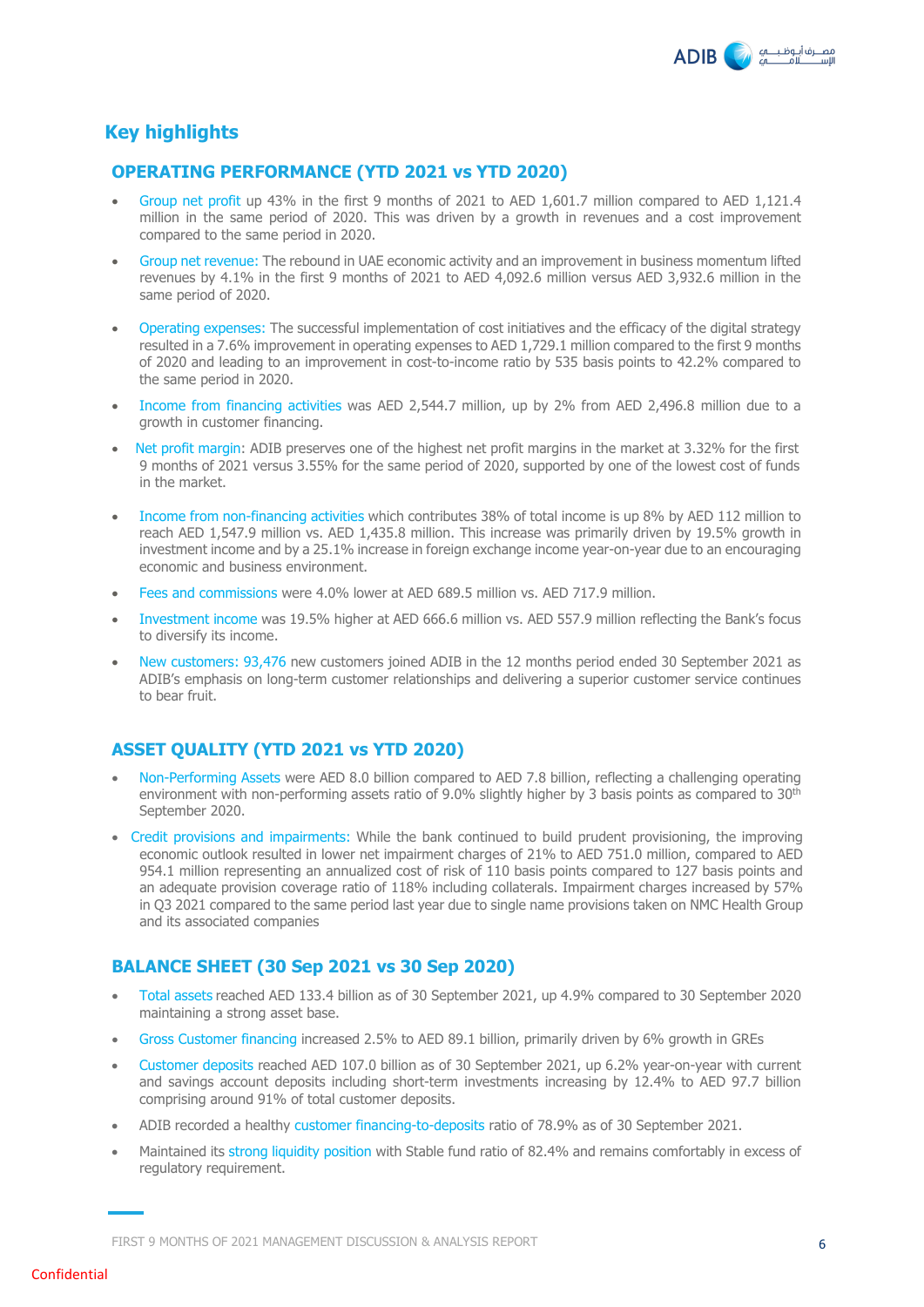

#### **EQUITY, CAPITAL AND RETURNS (30 Sep 2021 vs 30 Sep 2020)**

- Liquidity: ADIB continues to maintain a solid liquidity position with a stable funds ratio of 82.4% as of 30 September 2021 vs. 87.1% as of 30 September 2020.
- Capital: ADIB maintained a robust capital position with a Common Equity Tier 1 ratio of 13.77%, up 111 basis points from the same period in 2020, and a Capital Adequacy Ratio of 19.47% comfortably above regulatory requirements.
- Total equity (inc. Tier 1 capital instruments) increased 5.0% to AED 19.9 billion from AED 19.0 billion.

#### **ADIB 2025 strategy**

- ADIB recently announced its 2025 strategy with a revamped purpose and vision
- Purpose: to serve as a lifelong partner for customers, colleagues and community
- Vision: to be the world's most innovative Islamic bank
- Strategy is based on 4 pillars where ADIB believes by championing innovation, focusing on certain segments, excelling at digital and doing that with sustainability in mind, ADIB is positioned to drive long-term growth and shareholder value.

#### **ADIB DIGITAL TRANSFORMATION INITIATIVES IN 2021**

- Innovation: ADIB continues to strengthen its digital banking capabilities with a host of new initiatives as the Bank continues to see high adoption and usage of its digital services. It recently announced the launch of "Amwali", the world's first Islamic digital proposition targeting youth between the age of 8 to 18. ADIB also was the first bank in the UAE to provide customers with convenient remote account opening services through a government-linked facial recognition system.
- In the first 9 months of 2021, ADIB has seen a 30% rise in digitally active customers. Currently, the bank has over 700,000 digitally enabled customers, a record 70% are active on a daily or weekly basis.
- ADIB Mobile app ranked number one App on UAE App store.
- ADIB has a 58% digital usage when opening current accounts with more than 35% of new bank customers opening their accounts digitally.
- ADIB has seen a surge of 30% in digital finance application, with more than 30% of personal finance applications taking place digitally.
- In terms of Retail Services, digital money transfers and customer profile updates have witnessed an 88% and 40% rise, with 99% of transactions happening digitally.

#### **BUSINESS PERFORMANCE**

#### Retail Banking Group

ADIB's Retail Banking Group ('Retail Banking'), is a national champion and a critical growth engine for ADIB. Retail Banking delivered a resilient performance, generating AED 885 million of net profit in the first 9 months of 2021, a 4% improvement over the same period last year. In addition, Retail Banking has strengthened their propositions and improved their channel productivity, resulting in a good performance for sales of cards and finances and a 1% growth in finances to AED 48 billion as of 30 September 2021.

Operating expenses in the first 9 months of 2021 improved 4% year-on-year, reflecting cost optimisation initiatives, and our continued focus on process simplification and automation to improve efficiency and deliver better customer experiences.

Our strategic focus on delivering an excellent customer experience enabled us to expand our customer base over the past 12 months. Our liabilities also grew in the first 9 months of the year by 10%, significantly above market rates, outgrowing the market on deposits. This is a testament to the Bank's strong UAE national and Emiratifocused strategy, which is at the core of our business.

On digital, we continued to introduce industry-leading digital capabilities, redesign the client experience, and enabled our customers to bank anytime, anywhere, on their preferred channels. The provision of the new digital remote sales platform, allowed customers to interact remotely, driving significant sales across consumer finance products.

FIRST 9 MONTHS OF 2021 MANAGEMENT DISCUSSION & ANALYSIS REPORT 7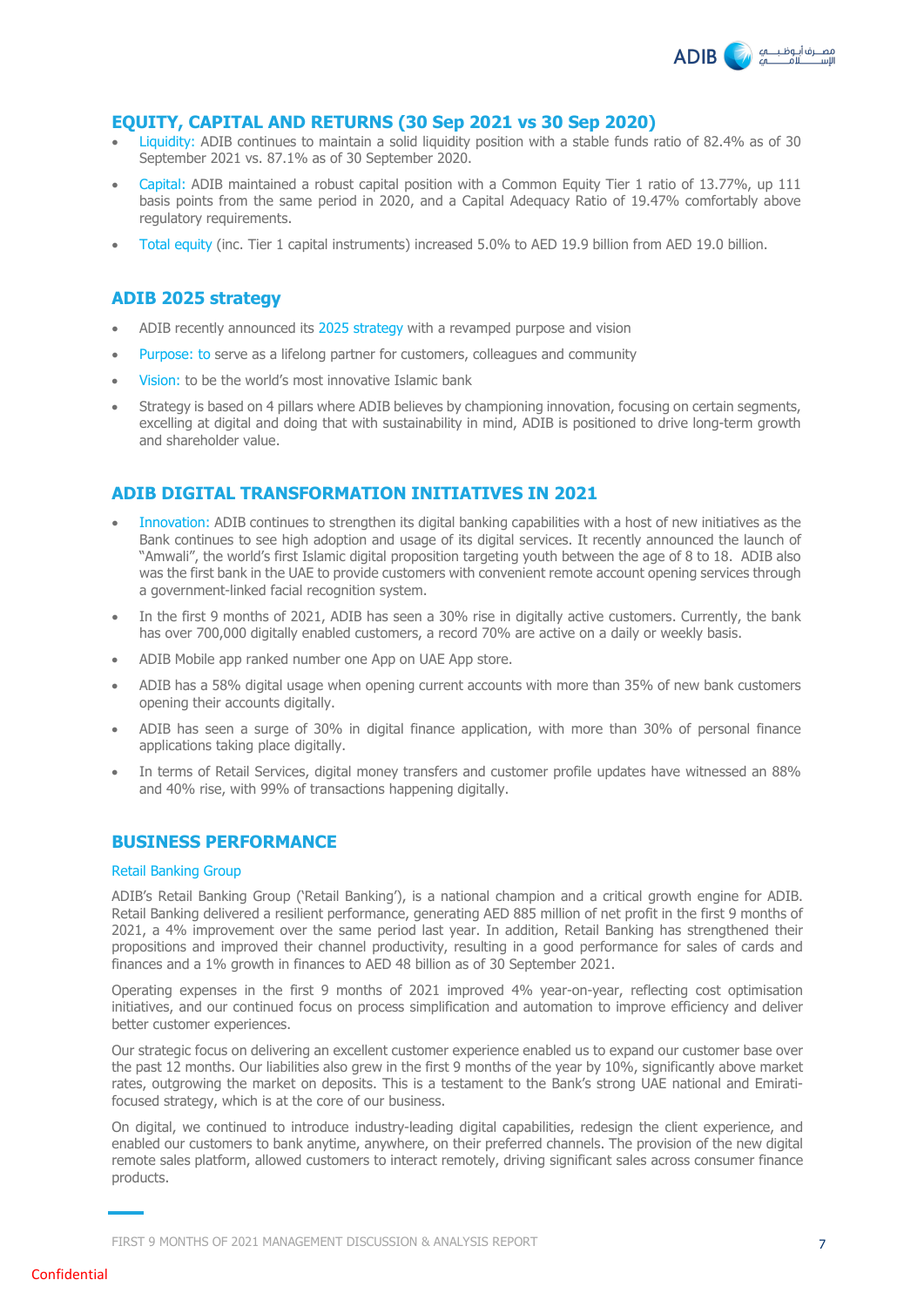

#### Wholesale Banking Group

Wholesale Banking Group ('WBG') delivered a strong performance in the first 9 months of 2021 with a rebound in net profit by 101% driven by a gradual return to normalcy marked. Sequentially, customer finance grew by 2% indicating a rebound in economic activity and market sentiment, as well as strong momentum in deal execution. The Global Transaction Banking (GTB) team continued to make significant progress in its transformation journey, offering digitally enabled and innovative solutions to clients.

#### **Treasury**

ADIB Treasury department delivered a very strong performance in the first 9 months of 2021 with a growth of 68% in net profit compared to the same period in 2020 due to the solid contributions from sales and trading. Revenue in the first 9 months of 2021 improved 58% year-on-year mainly due to gains on sales in its sukuk portfolio.

**---ENDS---**